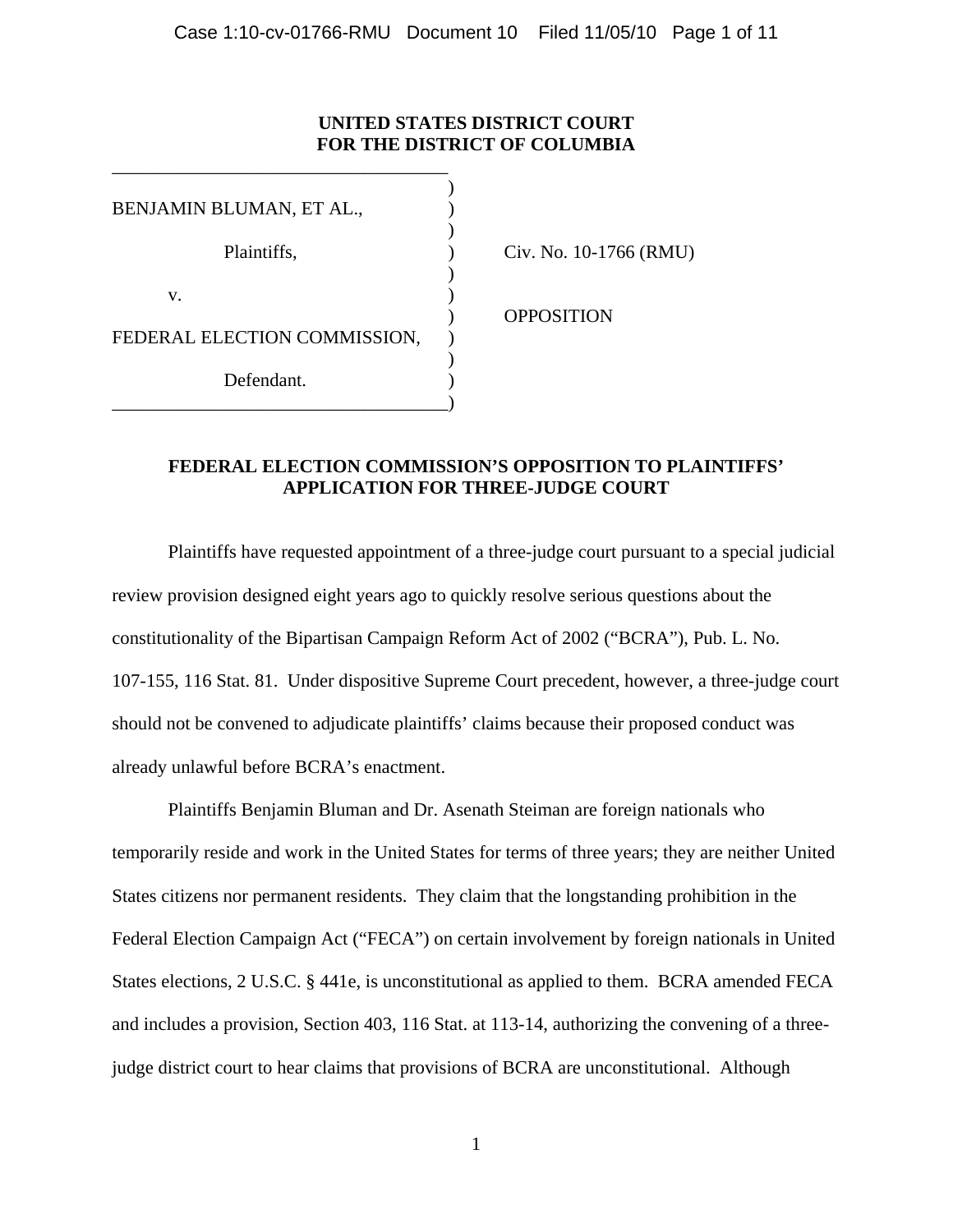#### Case 1:10-cv-01766-RMU Document 10 Filed 11/05/10 Page 2 of 11

BCRA reworded and strengthened the foreign national prohibition, plaintiffs' intended activities were unlawful before BCRA's amendment. As we explain below, under *McConnell v. FEC*, 540 U.S. 93, 229 (2003), plaintiffs' alleged injuries therefore cannot be redressed by a three-judge court convened under BCRA § 403. Accordingly, the Court should reject plaintiffs' application and decline to convene a three-judge court to hear their claims.

#### **BACKGROUND**

BCRA § 403 establishes special procedures for actions brought on constitutional grounds challenging "any provision" of BCRA or "any amendment made by" it. BCRA § 403(a), 116 Stat. at 113-14. Before December 31, 2006, all such actions were required to be filed in the United States District Court for the District of Columbia and heard by a three-judge district court convened pursuant to 28 U.S.C. § 2284, which provides that "[a] district court of three judges shall be convened when . . . required by Act of Congress." Section 403 further provides that final decisions of such three-judge courts are reviewable only by direct appeal to the Supreme Court. BCRA § 403(a)(3), 116 Stat. at 114.The special procedural rules do not apply to actions filed after December 31, 2006, "unless the person filing such action elects such provisions to apply to the action." BCRA §  $403(d)(2)$ , 116 Stat. at 114. BCRA's legislative history suggests that Congress's primary purpose in enacting BCRA § 403 was to ensure that the serious constitutional issues raised by BCRA would be resolved promptly. *See* 148 Cong. Rec. S2142 (Mar. 20, 2002) (statement of Sen. Feingold) (BCRA's expedited judicial review rules will "assist [in] an orderly transition from the old system to the new system" of campaign finance through a "prompt and efficient resolution of the litigation"); 147 Cong. Rec. S3189 (Apr. 2, 2001) (statement of Sen. Hatch) (BCRA "supporters and opponents alike[] stand to gain by a prompt and definite determination of the constitutionality of many of the bill's controversial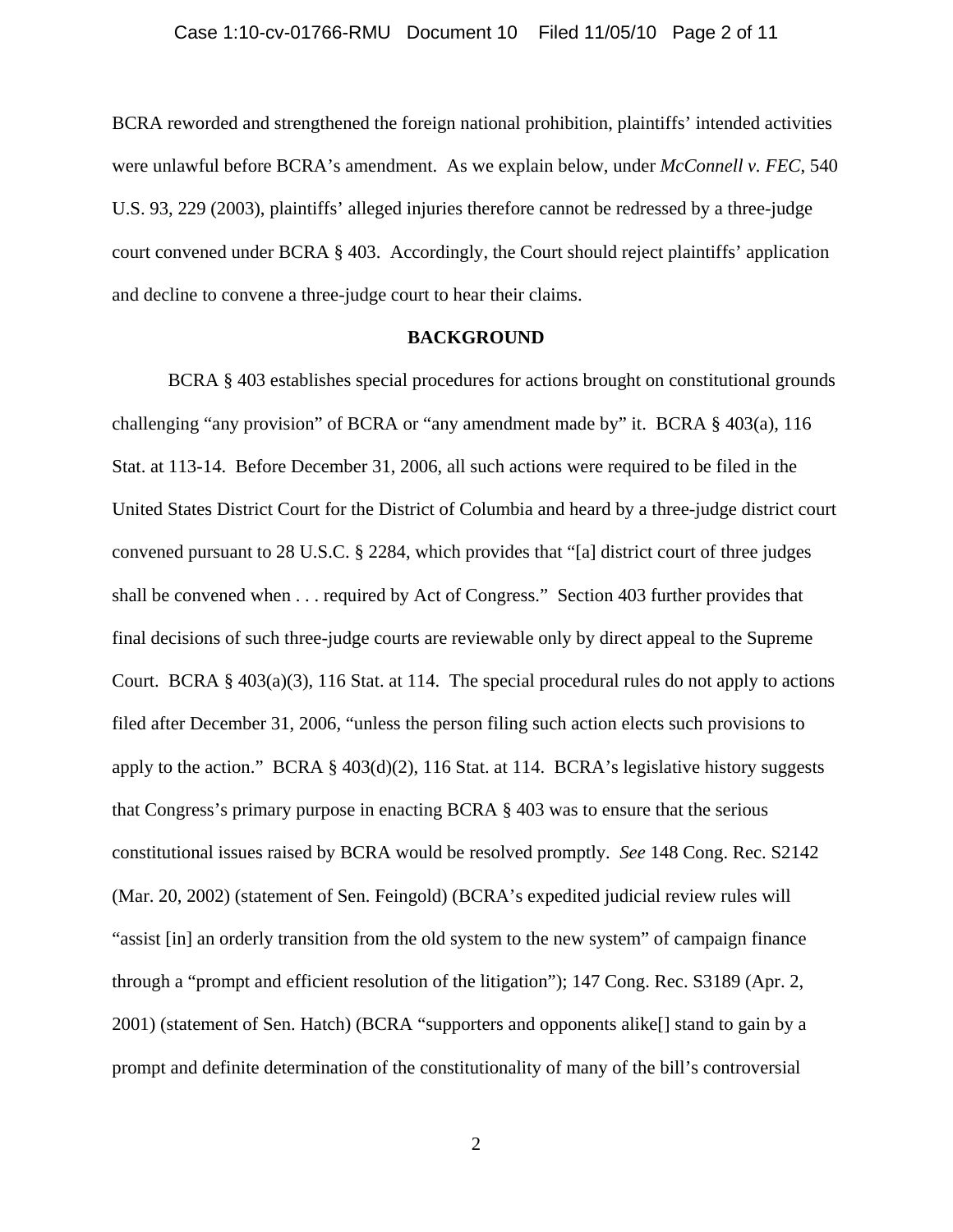#### Case 1:10-cv-01766-RMU Document 10 Filed 11/05/10 Page 3 of 11

provisions"; "it is imperative that we afford the Supreme Court the opportunity to pass on the constitutionality of this legislation as soon as possible").

Plaintiffs specifically allege that they wish to engage in eight different transactions encompassing five different types of activities: contributing to four federal candidates (Representative Inslee, Senator Coburn, President Obama, and President Obama's eventual opponent in the 2012 general election), contributing to a national political party committee (the National Republican Senatorial Committee), donating to a political committee that independently advocates for candidates (Club for Growth), $<sup>1</sup>$  $<sup>1</sup>$  $<sup>1</sup>$  contributing to a state candidate (New York State</sup> Senator Diane Savino), and making independent expenditures on behalf of a candidate (printing and distributing flyers on behalf of President Obama). (Compl. ¶¶ 13, 18.) Plaintiffs anticipate wanting to make "similar contributions and expenditures" in other years. (Compl.  $\P$  14, 19.)

 Plaintiffs allege that applying the foreign national prohibition and the Commission's implementing regulations, 11 C.F.R. 110.20, to their intended future activities would violate their First Amendment rights. The foreign national prohibition, now codified at 2 U.S.C. § 441e, was initially enacted by Congress in 1966 as an amendment to the Foreign Agents Registration Act of 1938 ("FARA"), 80 Stat. 244 (1966). In 1976 Congress deleted the foreign national prohibition from the FARA and reenacted it as part of FECA. 90 Stat. 486, 493, 496 (1976). Until it was amended by BCRA in 2002, subsection (a) of the foreign national prohibition provided that

It shall be unlawful for a foreign national directly or through any other person to make any contribution of money or other thing of value, or to promise expressly

<span id="page-2-0"></span> $\frac{1}{1}$  FECA defines a "political committee" as "any committee, club, association, or other group of persons which receives contributions aggregating in excess of \$1,000 during a calendar year or which makes expenditures aggregating in excess of \$1,000 during a calendar year." 2 U.S.C. § 431(4)(A). Any organization that qualifies as a political committee must register with the Commission and file periodic reports for disclosure to the public of all receipts and disbursements to or from a person in excess of \$200 in a calendar year (and in some instances, of any amount). *See* 2 U.S.C. §§ 433-34.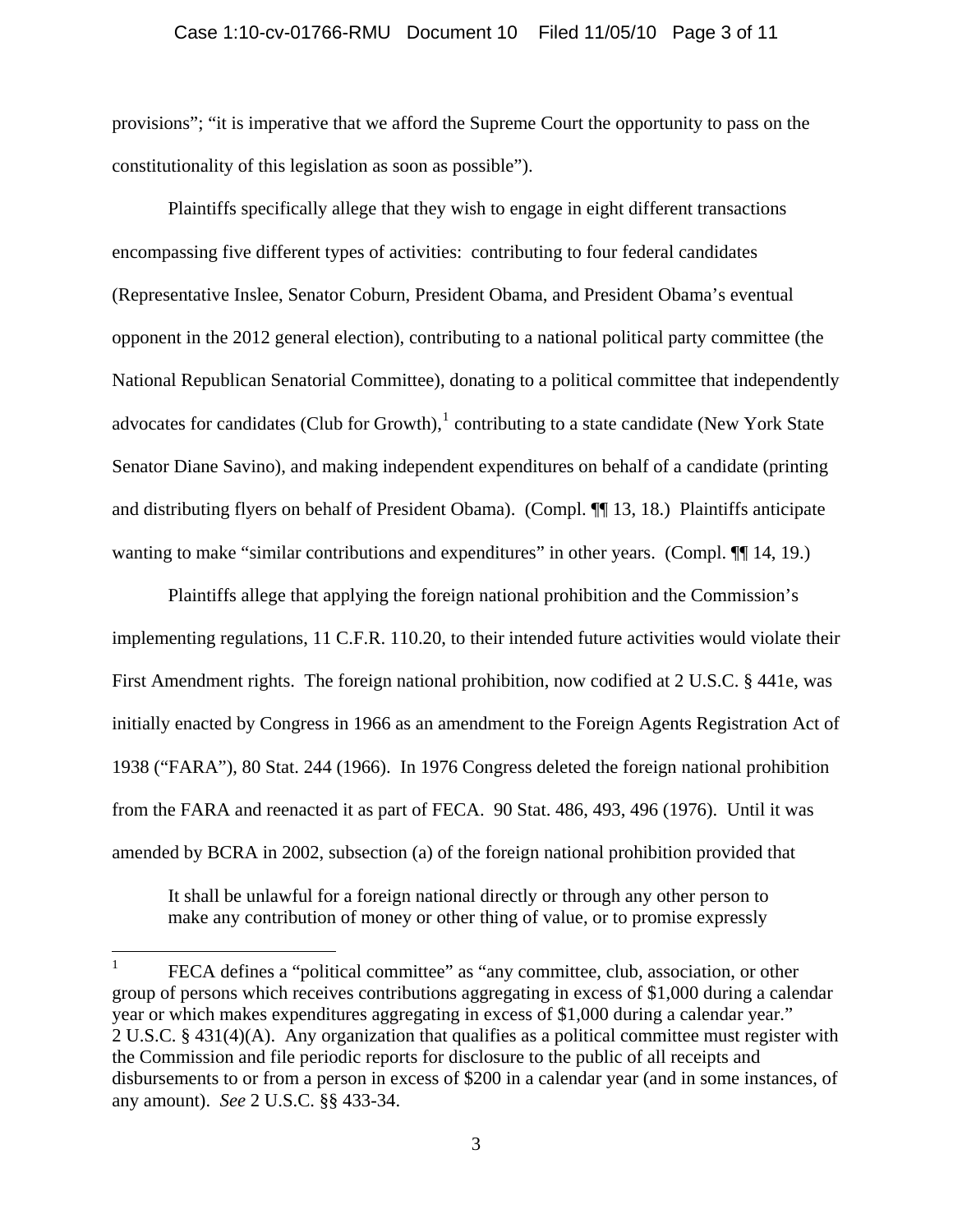or impliedly to make any such contribution, in connection with an election to any political office or in connection with any primary election, convention, or caucus held to select candidates for any political office ....

2 U.S.C. § 441e(a) (2001). In 2002, BCRA § 303, 116 Stat. 96, amended the foreign national

prohibition. In relevant part, BCRA § 303 struck the then-existing foreign national prohibition

and replaced it with current subsection (a)(1):

It shall be unlawful for . . . a foreign national, directly or indirectly, to make —

(A) a contribution or donation of money or other thing of value, or to make an express or implied promise to make a contribution or donation, in connection with a Federal, State, or local election;

(B) a contribution or donation to a committee of a political party; or

(C) an expenditure, independent expenditure, or disbursement for an electioneering communication . . . .

[2](#page-3-0) U.S.C. § 441e(a)(1) (2010).<sup>2</sup>

## **ARGUMENT**

## **I. A THREE-JUDGE COURT WOULD HAVE NO AUTHORITY TO ADJUDICATE PLAINTIFFS' CLAIMS REGARDING THE CONSTITUTIONALITY OF FECA AND THEREFORE COULD NOT REDRESS PLAINTIFFS' ALLEGED INJURIES**

The Supreme Court's decision in *McConnell* forecloses plaintiffs' request for a three-

judge court under BCRA § 403. In *McConnell*, a set of plaintiffs challenged BCRA § 307,

which increased and indexed for inflation certain FECA contribution limits; those plaintiffs

alleged that the contribution limits violated the Freedom of the Press Clause of the First

Amendment. On direct appeal from a three-judge court, the Supreme Court observed that BCRA

§ 307 "merely increased and indexed for inflation certain FECA contribution limits." *McConnell*,

<span id="page-3-0"></span> $\frac{1}{2}$  Both before and after BCRA amended section 441e, the foreign national prohibition has not applied to United States citizens or to those lawfully admitted for permanent residence. 2 U.S.C. § 441e(b).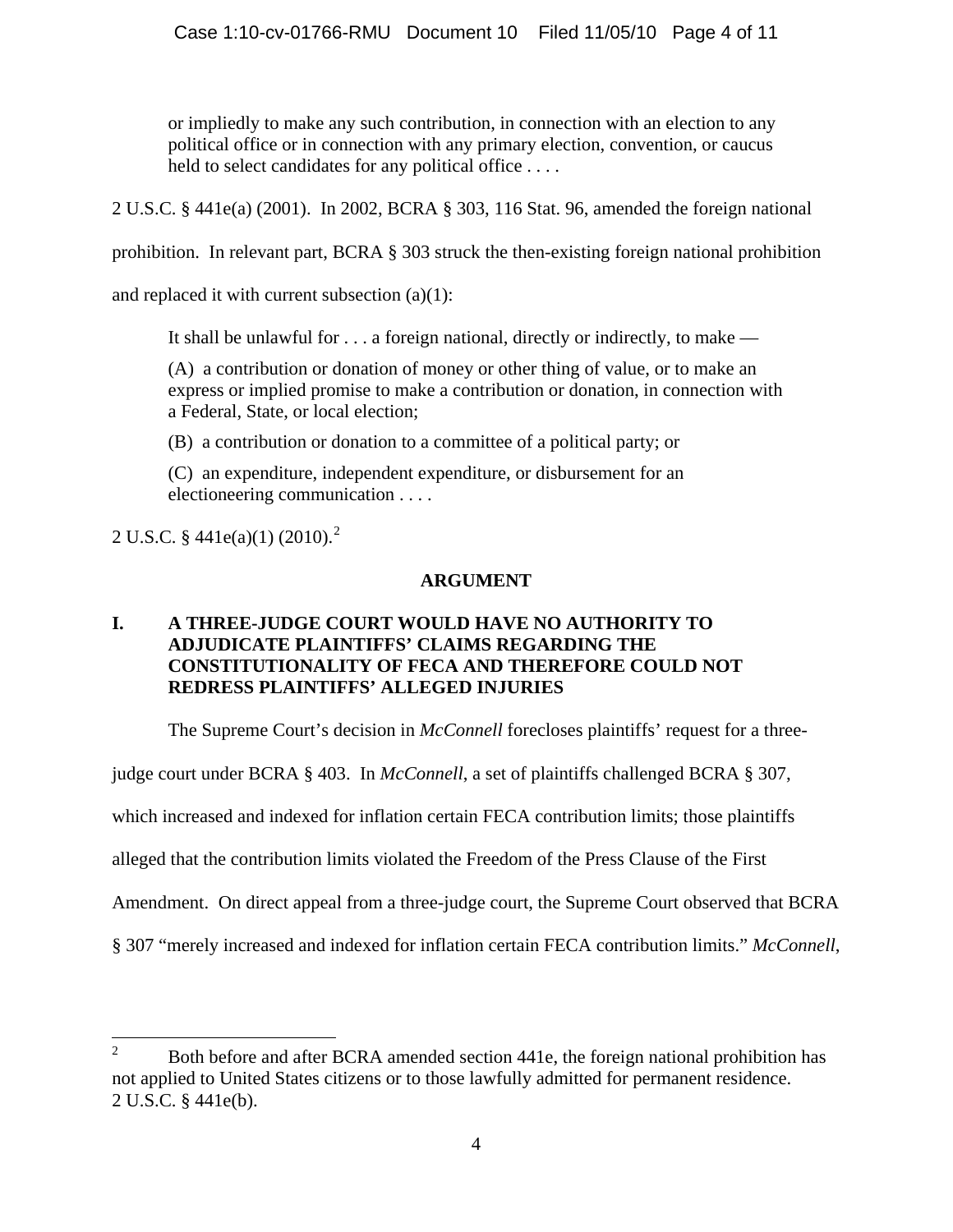#### Case 1:10-cv-01766-RMU Document 10 Filed 11/05/10 Page 5 of 11

540 U.S. at 229. $3$  The Court also explained that it had "no power to adjudicate" a challenge to FECA's contribution limits because challenges to FECA were not subject to review in a threejudge district court or on direct appeal to the Supreme Court pursuant to BCRA § 403. *Id*. The Court thus held that it could not redress plaintiffs' alleged injuries even if it were to rule on the amendments BCRA § 307 made to the pre-existing contribution limits. "[I]f the Court were to strike down the increases and indexes established by BCRA § 307," the Court reasoned, it would not remedy the plaintiffs' alleged injury because the limits imposed by FECA "would remain unchanged." *Id.* "A ruling in the ... plaintiffs' favor, therefore, would not redress their alleged injury, and they accordingly lack standing." *Id*.

 For the same reasons, any three-judge court convened here could not redress plaintiffs' alleged injuries: Such a court would have no authority to address FECA's pre-BCRA prohibitions on foreign nationals' activity. Thus, even if plaintiffs were to obtain a favorable ruling on their challenges to BCRA § 303, the prohibitions on foreign nationals' activity in pre-BCRA § 441e would remain in place, plaintiffs' alleged injuries would not be redressed, and plaintiffs therefore would lack standing.

Pre-BCRA § 441e, among other things, barred plaintiffs from making contributions to all their intended recipients: federal and state candidates, the federal (or "hard-money") account of national political party committees, and political committees that independently advocate for candidates. Pre-BCRA § 441e prohibited contributions by foreign nationals "in connection with an election to any political office." 2 U.S.C. § 441e(a) (2001). BCRA clarified and strengthened

<span id="page-4-0"></span> $\frac{1}{3}$  For example, BCRA § 307 increased the limits on contributions from individuals to candidates from \$1,000 to \$2,000, and increased by \$5,000 the amount individuals could contribute to a national party committee. BCRA § 307 also indexed most of FECA's contributions limits to the consumer price index. *See McConnell*, 251 F. Supp. 2d 176, 219-20 (D.D.C. 2003) (per curiam opinion for Kollar-Kotelly, J. and Leon, J.).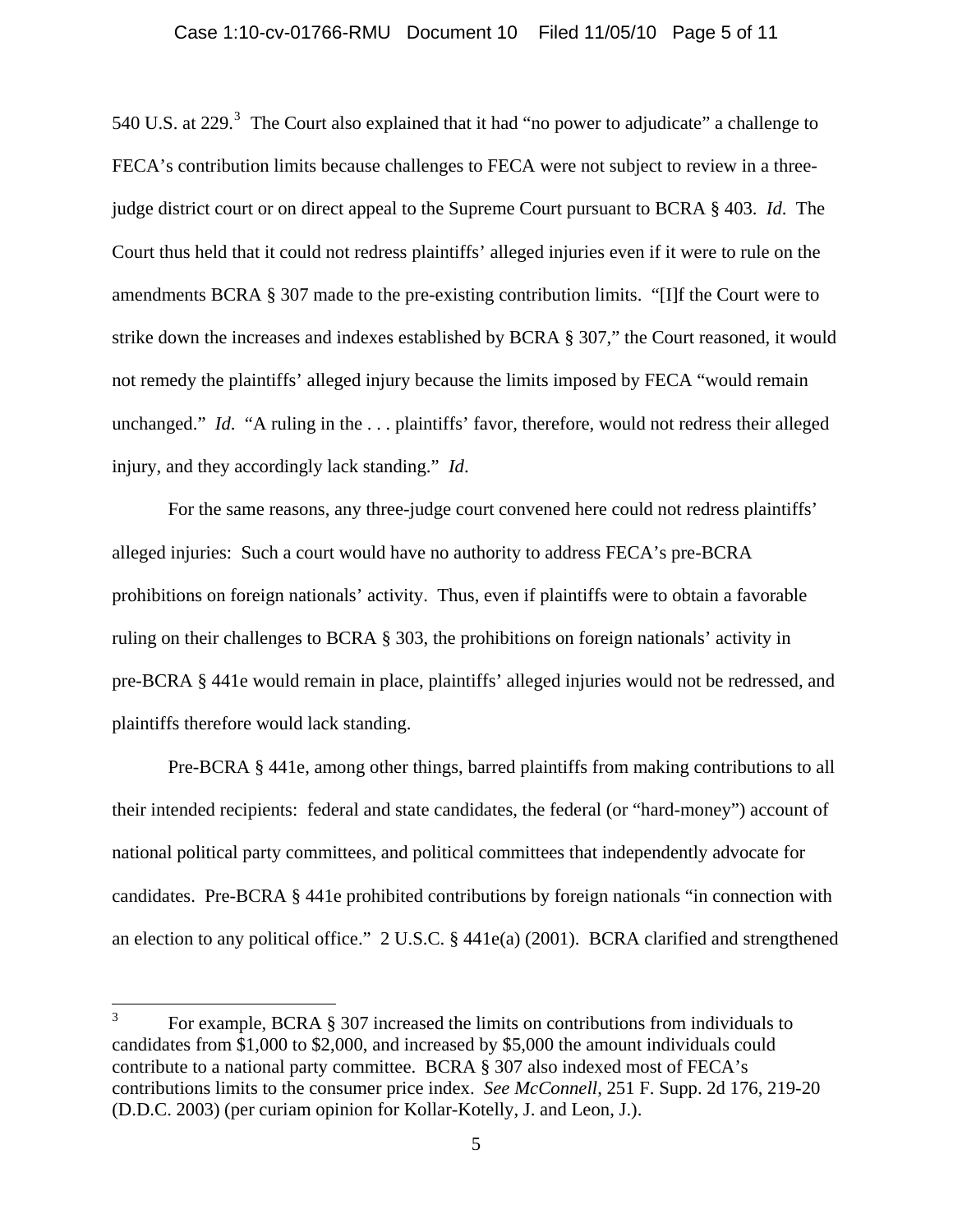#### Case 1:10-cv-01766-RMU Document 10 Filed 11/05/10 Page 6 of 11

section 441e by making it explicit that the ban reached the "soft money" accounts of the political parties and adding additional banned activities such as making disbursements for electioneering communications. With respect to all of the plaintiffs' proposed activities, however, those activities would have fallen within FECA's pre-existing prohibitions, and BCRA merely enumerated the contributions and indirect assistance that were activities "in connection with an election to any political office" and eliminated the redundant listing of "primary election, convention, or caucus." *See* 2 U.S.C. § 441e(a) (2001). "Under established canons of statutory construction, it will not be inferred that Congress, in revising and consolidating the laws, intended to change their effect unless such intention is clearly expressed." *Finley v. United States*, 490 U.S. 545, 554 (1989) (internal quotation marks omitted).

In the years before the enactment of BCRA in 2002, the Commission — and on occasion the courts when called upon — repeatedly interpreted section 441e to prohibit the various types of activities in which plaintiffs wish to engage. The Commission interpreted section 441e to prohibit contributions from foreign nationals to candidates. *See*, *e.g.*, FEC Advisory Op. 1998-14, 1998 WL 493079 (concluding that committee of United States Senate candidate may not accept contributions from foreign nationals residing in certain Pacific island territories). The Commission has also "consistently interpreted § 441e as applicable to federal, state, and local elections since 1976." *United States v. Kanchanalak*, 192 F.3d 1037, 1049 (D.C. Cir. 1999); *see also* FEC Advisory Op. 1999-37, 1998 WL 493079 ("Unlike most of the other provisions of the Act, section 441e applies to any election for any political office, including state and local offices."). Accordingly, pre-BCRA § 441e would have prohibited foreign national contributions to state candidates and federal candidates, and would have barred plaintiffs' planned

6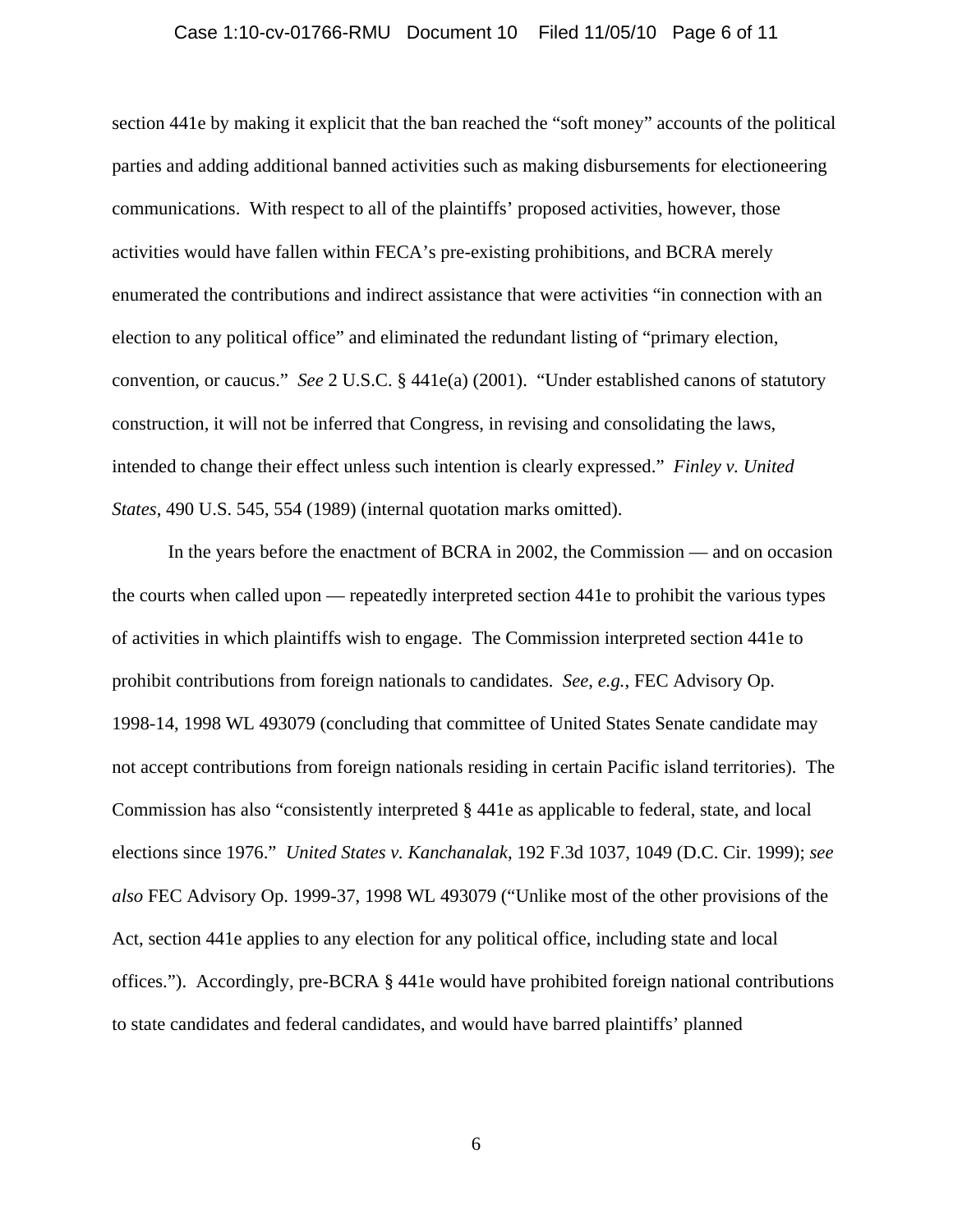#### Case 1:10-cv-01766-RMU Document 10 Filed 11/05/10 Page 7 of 11

contributions to Representative Inslee, Senator Coburn, President Obama and his opponent in 2012, as well as New York State Senator Diane Savino.

The pre-BCRA foreign national prohibition also proscribed contributions to political committees and the federal accounts of political party committees. *See*, *e.g.*, FEC Advisory Op. 2000-20, 2000 WL 1358629 (stating that non-connected political committees may not solicit contributions from foreign nationals); FEC Advisory Op. 1999-37, 2000 WL 180366 (same); FEC Advisory Op. 1995-09, 1995 WL 247474 (advising that political committee's website should explicitly state that it could not accept contributions from foreign nationals); *United States v. Trie*, 23 F. Supp. 2d 55, 59-61 (D.D.C. 1998) (holding that section 441e would apply to allegations that defendant foreign national had made "hard money" contributions to the Democratic National Committee).<sup>[4](#page-6-0)</sup> Plaintiff Steiman's planned contributions to the National Republican Senatorial Committee and the Club for Growth would have thus been unlawful before BCRA amended section 441e.<sup>[5](#page-6-1)</sup>

<span id="page-6-0"></span> $\frac{1}{4}$  BCRA arguably altered existing law by making clear that "donations" to the non-federal or "soft money" accounts of state or local political party committees were unlawful. *Campaign Finance Reform: Hearing Before the Comm. on House Admin.*, 107<sup>th</sup> Cong. (May 1, 2001) (testimony of Rep. Christopher Shays), at http://frwebgate.access.gpo.gov/cgibin/getdoc.cgi?dbname=107\_house\_hearings&docid=f:87390.wais.pdf at 32; *see also id*. at 2001 WL 499463 (prepared statement of Reps. Christopher Shays and Marty Meehan) (noting that "the 1974 Federal Election Campaign Act . . . made it illegal for foreign nationals to contribute to any political campaign" but that soft money provided by "corporations, labor unions, and even foreign governments" have been used to finance campaign advertising). After BCRA, national political parties, such as the National Republican Senatorial Committee, cannot accept nonfederal funds from any source, BCRA § 101, 116 Stat. at 82 — a restriction upheld in *McConnell,* 540 U.S. at 134-61. Thus, Steiman's planned contribution would be a hard-money contribution to the NRSC.

<span id="page-6-1"></span><sup>5</sup> Entities operating under the Club for Growth umbrella include a corporation organized under section 501(c)(4) of the Internal Revenue Code; a "political organization" under section 527 of the Internal Revenue Code; and Club for Growth PAC, a political committee that is registered with and reports to the Commission under FECA. *See* Steve Weissman & Suraj Sazawal, *Soft Money Political Spending by 501(c) Nonprofits Tripled in 2008 Election*, Campaign Finance Institute, Tables 1-2 (Feb. 25, 2009),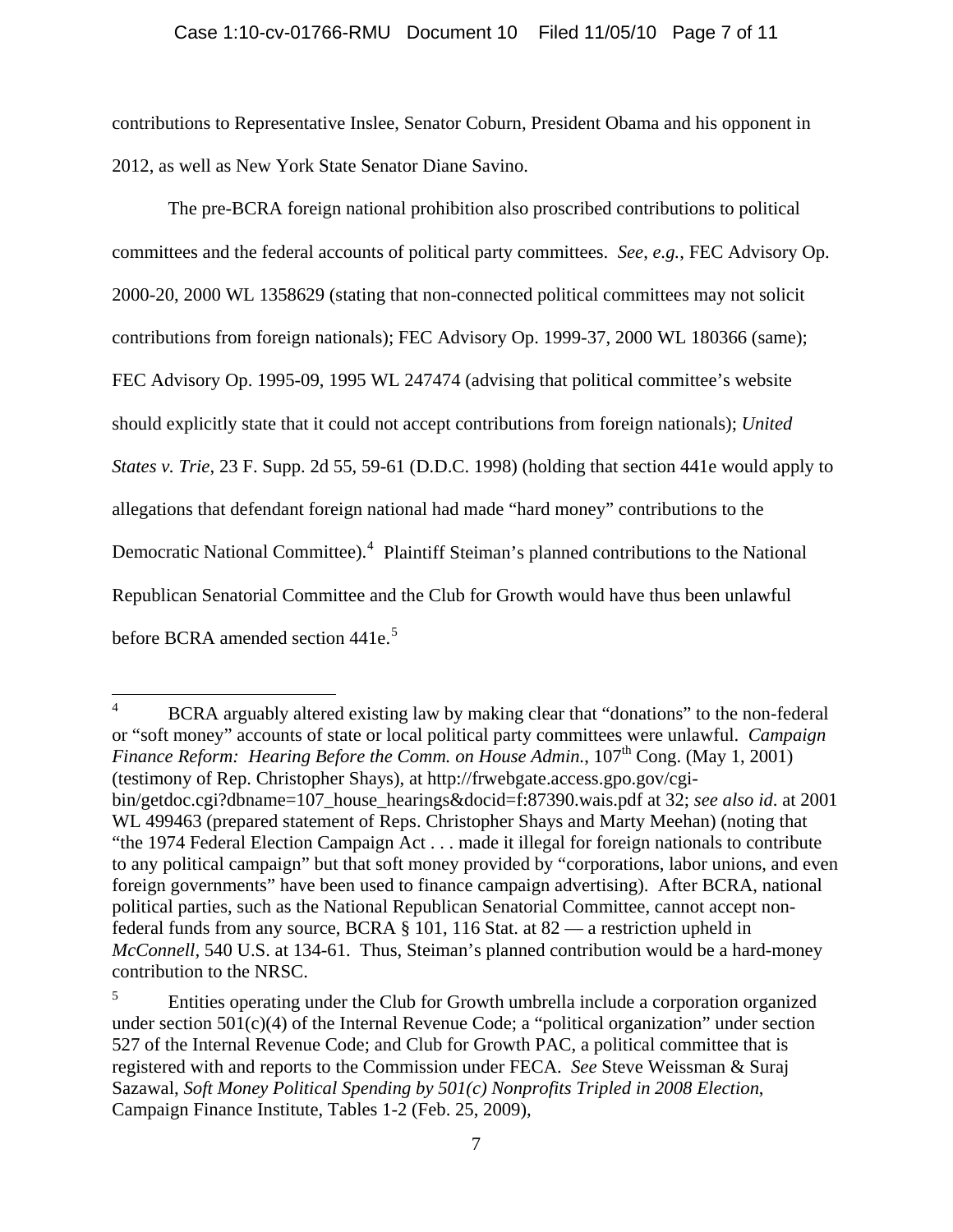Plaintiff Bluman's proposed expenditures would also have been unlawful before BCRA.

He alleges that he seeks to print and distribute flyers in Central Park supporting the reelection of

President Obama. But since 1990, the Commission's regulations have specified that foreign

nationals could not make expenditures of any kind. 11 C.F.R. § 110.4(a) (2001); FEC,

*Contributions and Expenditures; Prohibited Contributions*, 54 Fed. Reg. 48580-81 (Nov. 24,

1989). <sup>[6](#page-7-0)</sup> The pre-BCRA regulation provided that "a foreign national shall not . . . make a

contribution, or an expenditure."<sup>[7](#page-7-1)</sup> 11 C.F.R.  $\S$  110.4(a) (2001).

 $\overline{a}$ 

In sum, if a three-judge court were to strike down BCRA § 303 pursuant to its limited

grant of authority, pre-BCRA FECA would still proscribe all of plaintiffs' intended activities.

There is thus no reason for this Court to approve a three-judge court because it would not be able

to redress plaintiffs' alleged injuries. *McConnell*, 540 U.S. at 229.<sup>[8](#page-7-2)</sup> Ordinary judicial review

would also be "consonant with the overriding policy . . . of minimizing the mandatory docket of

http://moneyline.cq.com/flatfiles/editorialFiles/moneyLine/reference/20090225cfi.pdf (referring to spending by Club for Growth's  $501(c)(4)$  and  $527$  and to the existence of its PAC). It is thus not entirely clear to which Club for Growth organization plaintiff Steiman plans to contribute \$100. Because plaintiffs allege that they will "donate to independent political committees" (Compl. ¶ 2), and "political committee" is a term of art under FECA, *see supra* p.3 n.1, however, it appears that plaintiff Steiman wishes to make a contribution to Club for Growth PAC.

<span id="page-7-0"></span>6 After BCRA amended section 441e, the Commission's foreign national prohibition was amended and moved from 11 C.F.R. § 110.4(a) to 11 C.F.R. § 110.20. FEC, *Contribution Limitations and Prohibitions,* 67 Fed. Reg. 69928 (Nov. 19, 2002).

<span id="page-7-1"></span>7 Although BCRA § 303 clarified that disbursements by foreign nationals for "electioneering communication[s]" were also prohibited, plaintiff Bluman's proposed spending on printed material to advocate the reelection of President Obama would not fall within the definition of "electioneering communication," which applies only to television and radio communications. *See* 2 U.S.C. § 434(f)(3)(A). Thus, this BCRA amendment is inapplicable here.

<span id="page-7-2"></span>8 Persons may bring constitutional challenges to FECA through ordinary district court review or, as the Court noted in *McConnell*, 540 U.S. at 229, certain types of plaintiffs may elect to seek review before the en banc court of appeals under 2 U.S.C. § 437h. Plaintiffs here are not eligible to elect section 437h as that provision may be invoked only by the Commission, national party committees, or eligible United States voters. 2 U.S.C. § 437h.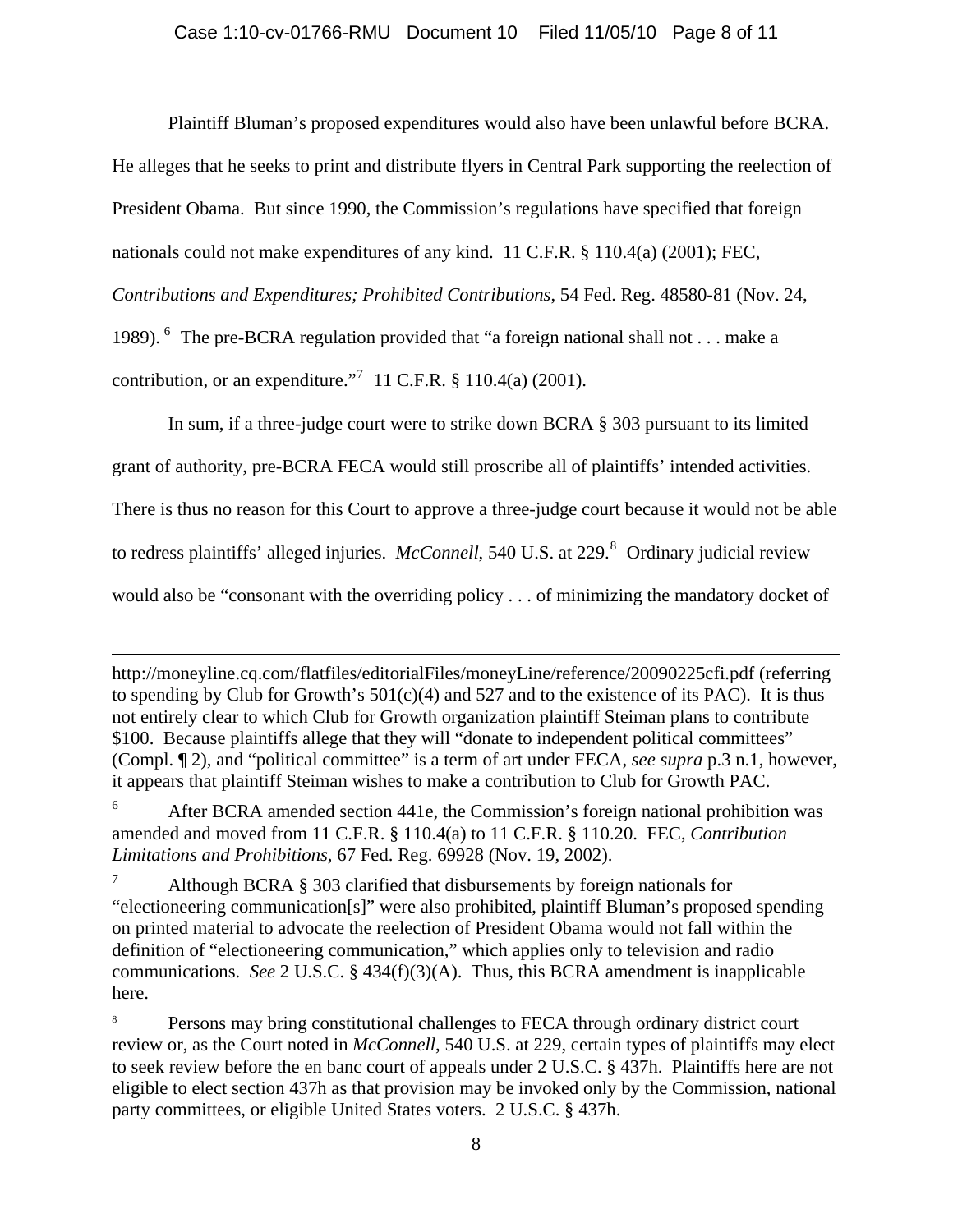[the Supreme] Court in the interests of sound judicial administration." *Gonzalez v. Automatic Employees Credit Union,* 419 U.S. 90, 98 (1974); s*ee also Goldstein v. Cox*, 396 U.S. 471, 478 (1970) ("This Court has more than once stated that its jurisdiction under the Three-Judge Court Act is to be narrowly construed since any loose construction of the requirements of [the Act] would defeat the purposes of Congress . . . to keep within narrow confines our appellate docket.") (internal quotation marks omitted).

### **II. A THREE-JUDGE COURT WOULD HAVE NO AUTHORITY TO ADJUDICATE PLAINTIFFS' CLAIMS REGARDING THE CONSTITUTIONALITY OF THE COMMISSION'S REGULATIONS**

A three-judge court convened under BCRA § 403 would have no authority to adjudicate plaintiffs' claims regarding the Commission's regulations. The plain language of that provision provides jurisdiction to a three-judge court to decide only constitutional challenges to the statute itself. BCRA § 403(a) ("If any action is brought for declaratory or injunctive relief to challenge the constitutionality of any provision of this Act or any amendment made by this Act . . ."). Moreover, in another portion of *McConnell*, certain plaintiffs challenged BCRA § 214, which directed the Commission to promulgate certain regulations. 251 F. Supp. 2d at 186, 261-64. After briefing was completed and the three-judge court convened under BCRA § 403 heard argument, the Commission promulgated regulations implementing section 214. *Id*. at 261. The three-judge court held that because the recently promulgated regulations "affected the contours of the dispute between the parties," the claims regarding this provision of BCRA were not ripe for review. *Id*. at 239 n.72, 261-64. The court went on to explain that the proper venue to challenge the new regulations would be in a single-judge court under the Administrative Procedure Act, rather than in a three-judge court under BCRA § 403. *Id*. at 262.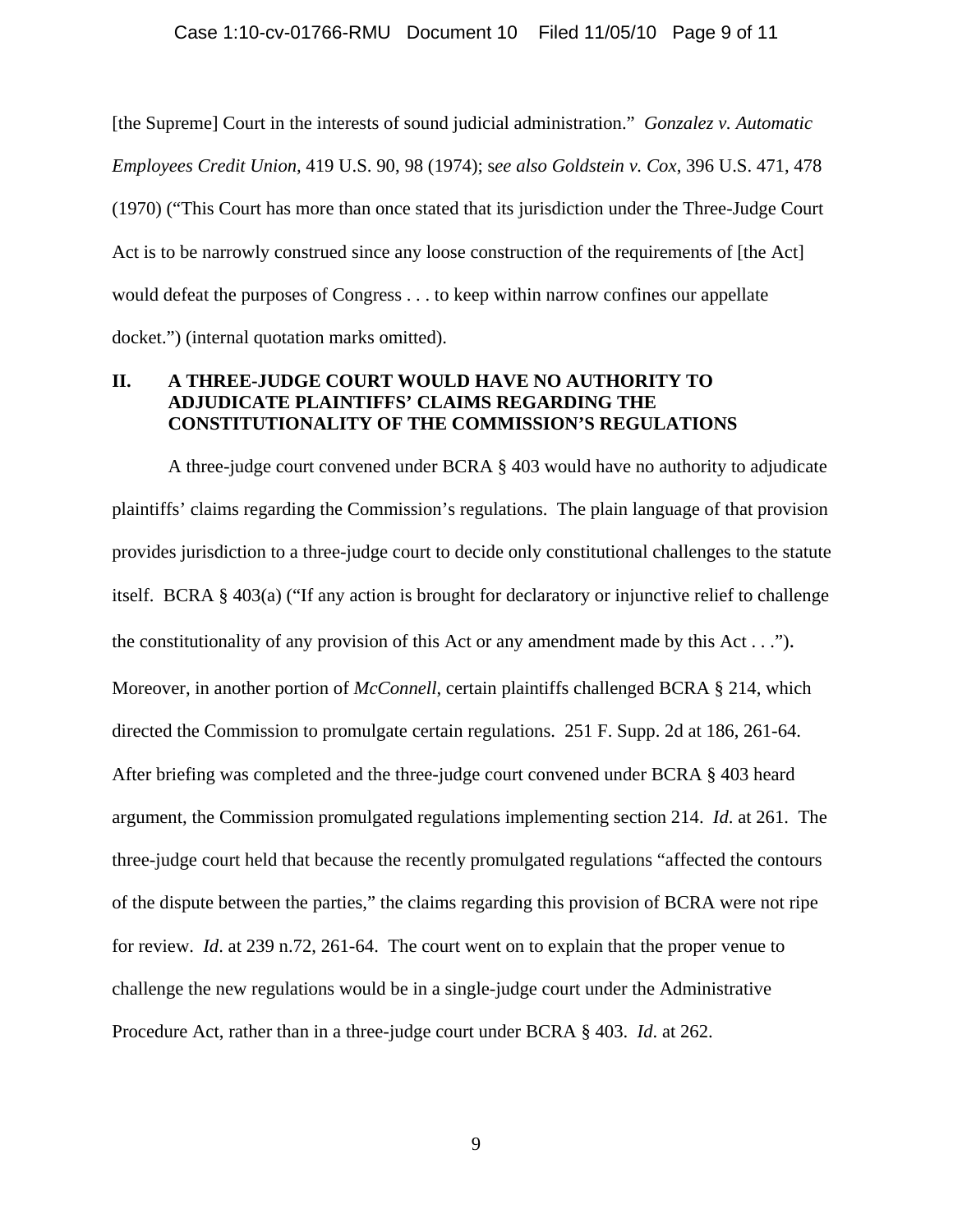When this issue reached the Supreme Court, the Court affirmed the district court's reasoning: "As the District Court explained, issues concerning the regulations are not appropriately raised in this facial challenge to BCRA, but must be pursued in a separate proceeding." 540 U.S. at 223. Because a three-judge court here would "lack[] the jurisdiction to rule on the regulations," 251 F. Supp. 2d at 264, this Court should reject plaintiffs' application to the extent it asks for claims regarding the Commission's regulations to be referred to such court.

### **III. THE COURT SHOULD DENY PLAINTIFFS' APPLICATION BECAUSE THEY VIOLATED LOCAL RULE 7(m) BY FAILING TO CONFER WITH THE DEFENDANT BEFORE FILING THEIR NONDISPOSITIVE MOTION**

Local Rule  $7(m)$  requires counsel for a moving party to confer with opposing counsel before filing a nondispositive motion. Plaintiffs' counsel here did not confer with counsel for the Commission before requesting a three-judge court. "If a party files a nondispositive motion without certifying its compliance with Rule 7(m), the motion will be denied." *Ellipso, Inc. v. Mann*, 460 F. Supp. 2d 99, 102 (D.D.C. 2006). Plaintiffs' application should thus be denied.

For the foregoing reasons, defendant Federal Election Commission respectfully asks this Court to deny plaintiffs' application and decline to convene a three-judge court pursuant to BCRA § 403.

Respectfully submitted,

Phillip Christopher Hughey Acting General Counsel chughey@fec.gov

David Kolker Associate General Counsel dkolker@fec.gov

Kevin Deeley Assistant General Counsel kdeeley@fec.gov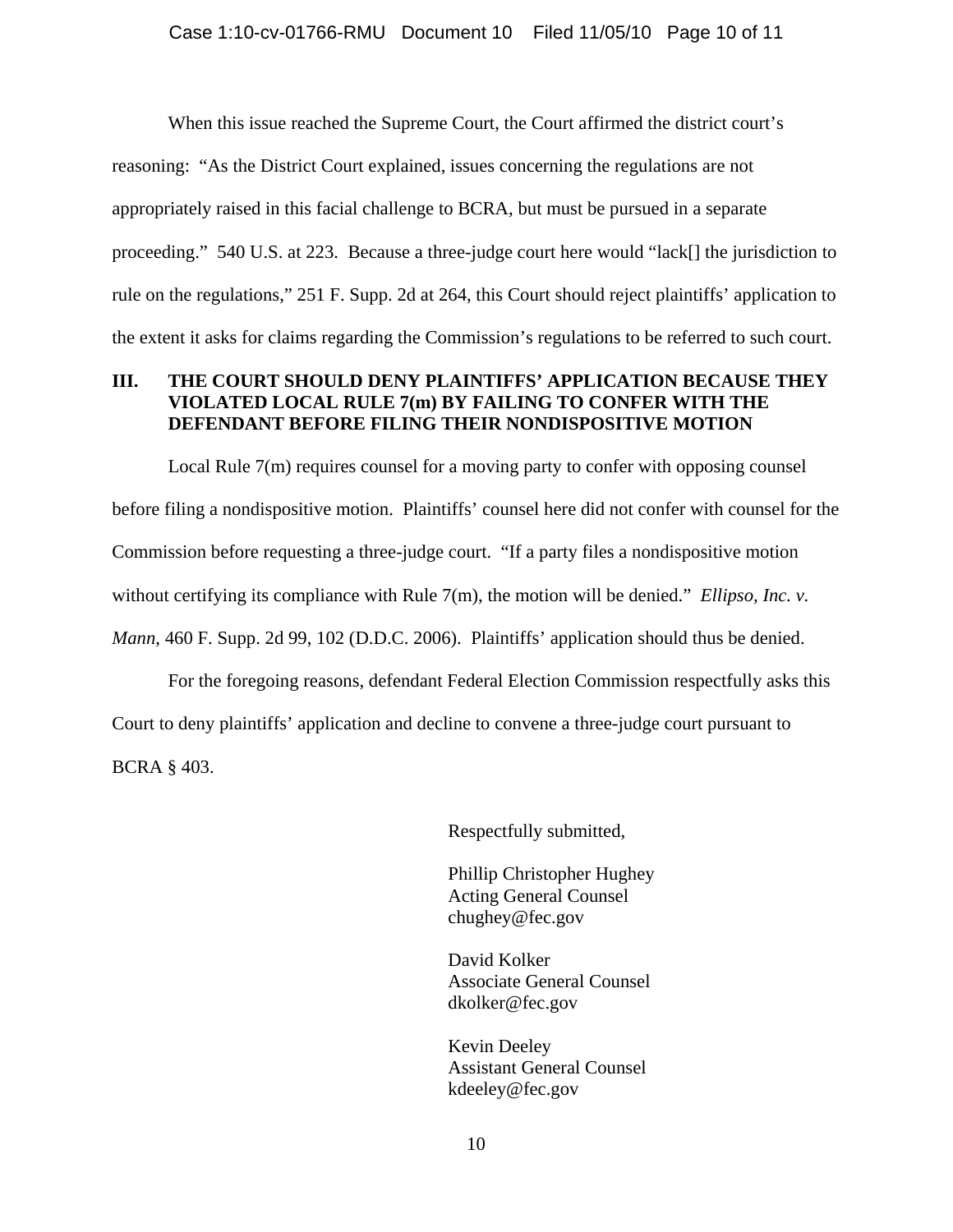*/s/ Steve N. Hajjar* Steve N. Hajjar Attorney shajjar@fec.gov

 Adav Noti Attorney anoti@fec.gov

FEDERAL ELECTION COMMISSION 999 E Street, N.W. Washington, DC 20463<br>(202) 694-1650

November 5, 2010